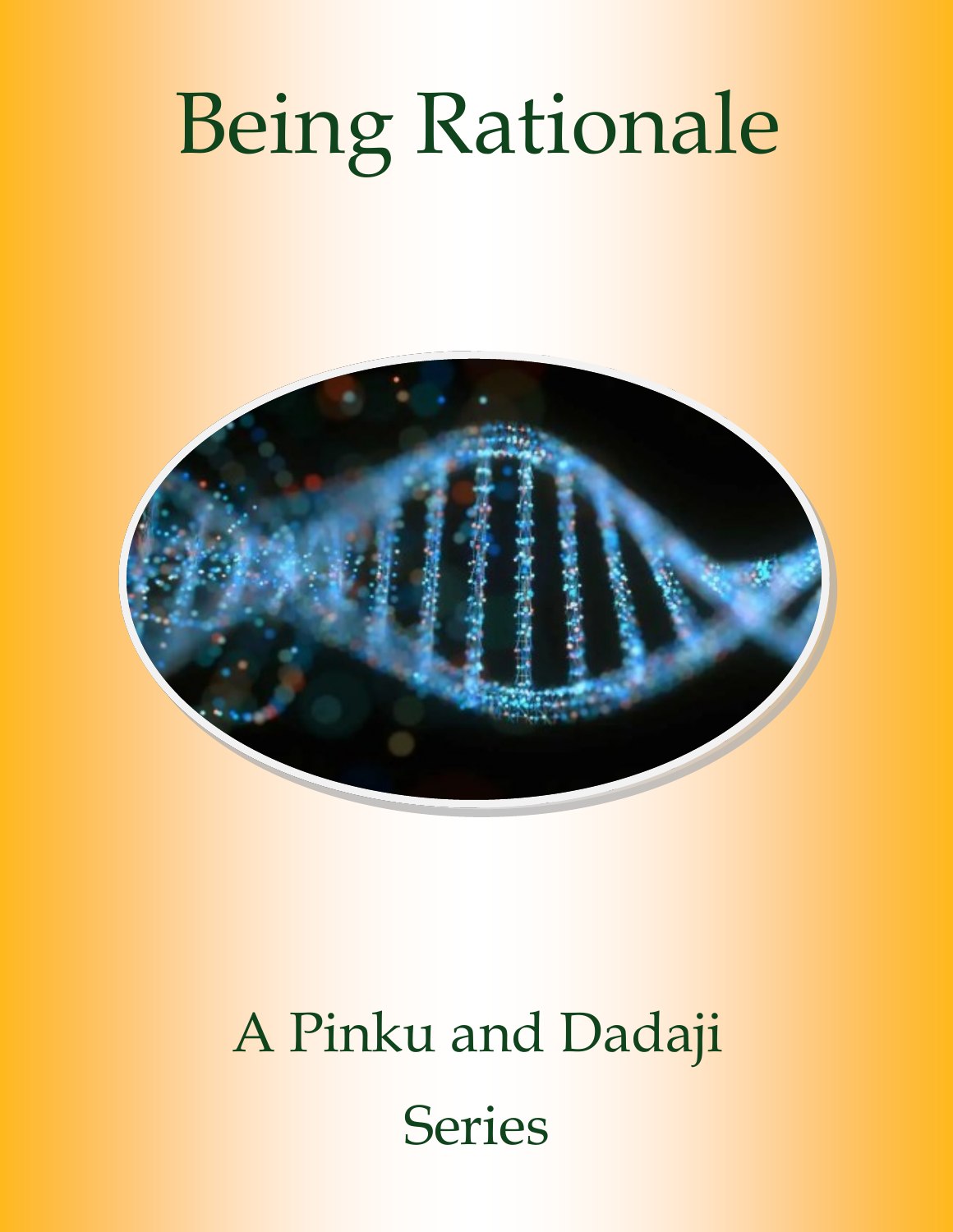#### *Rationale is mature knowledge*

Pinku: Good Morning Dadaji…How are you today.

Dadaji: Pinku Good Morning. I am good.

Pinku: Look at that Sunflower Dadaji why it always faces sun Dadaji? What is the rationale Dadaii?

Dadaji: Well! It's only the young flower which heads the track of the sun before they are fully bloom. Once the sunflower reaches maturity it then fixes into a single position and usually faces east rather than following the sun across the sky. The rationale is actually, the young flower follows light and heat due to growth hormones and hence follows sun.

Pinku: Oh! I see. But what exactly is rationale Dadaji?

Dadaji: Rationale is I would say an explanation or an underlying reason which makes sense.

Pinku: Can you explain in simple terms Dadaji?

Dadaji: Well! Look at the below sentences:

I love chocolates because…

I don't love chocolates because…

# Rationale decreases subjectivity

The three dots where you explain why or why not you love chocolate is called rationale or reason behind. E.g.

I love chocolates **because they are tasty.**

I don't love chocolates **because they stick to my mouth and teeth.**

Chocolates being tasty or chocolates being sticky are the rationales for loving or not loving chocolates. Hope this makes sense to you.

Pinku: Yes Dadaji very much. Tell me, why being rationale is so important?

Dadaji: From time to time people have wondered why rationale is important. Rationale is important for a variety of reasons. We will look at some of those fundamental reasons below:

- $\Rightarrow$  Rationale increases intelligence, ability and determination.
- $\Rightarrow$  Rationale motivates you to discover new things.



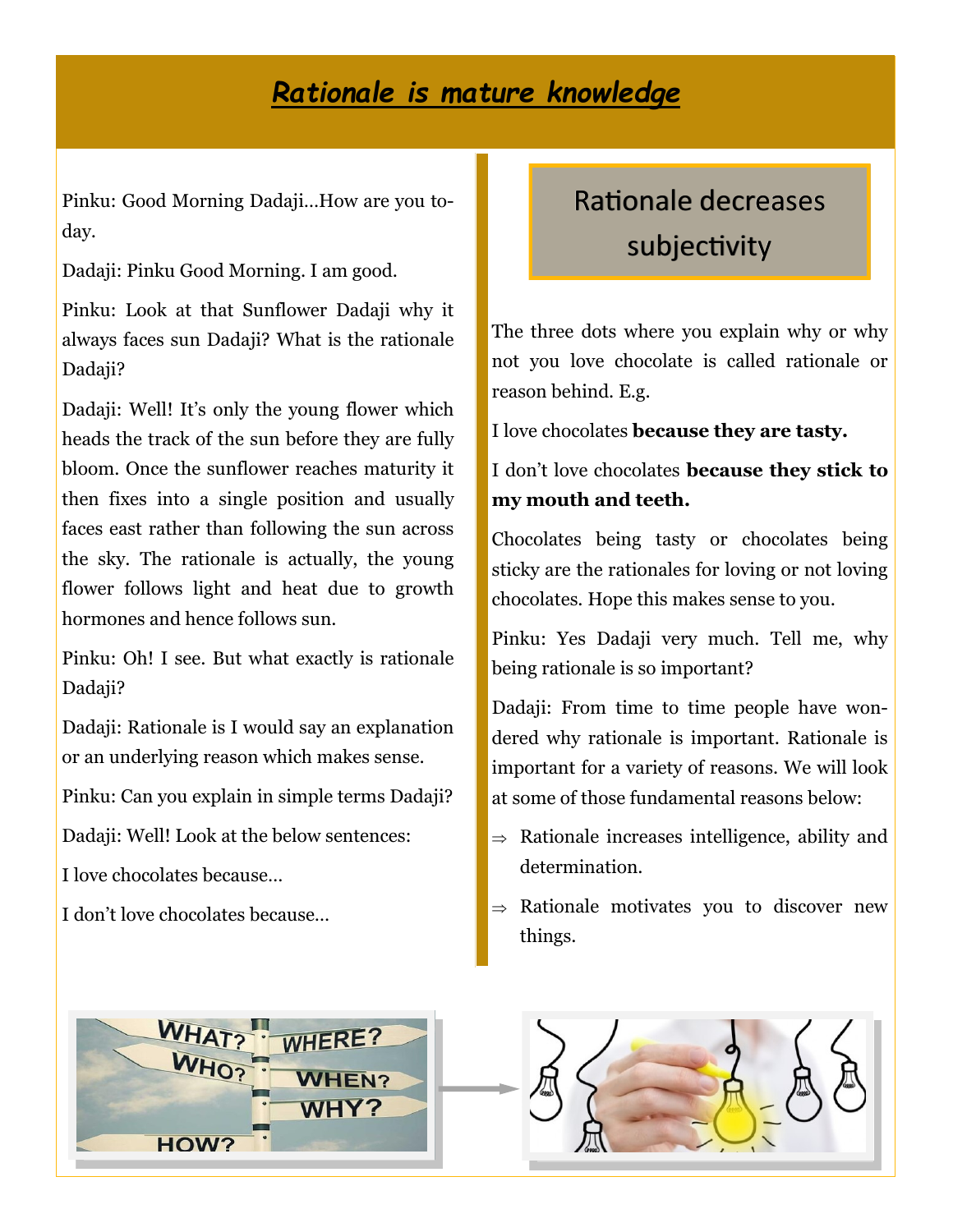### *Building Rationale is a skill*

- $\Rightarrow$  Rationale develops creative side of people.
- $\Rightarrow$  Rationale is fundamental in developing a good self-image.
- $\Rightarrow$  Rationale explains why you have taken up a particular task. Meaning what is the reason behind doing a particular task/behavior.

Pinku: Behavior, what do you mean by this Dadaii? What is behavior to do with Rationale?

Dadaji: Let me explain with a story as given below:

A 24 year old boy seeing out from the train's window shouted…

"Dad, look the trees are going behind!"

Dad smiled and a young couple sitting nearby, looked at the 24 year olds childish behavior with pity, suddenly he again exclaimed...

"Dad, look the clouds are running with us!"

The couple couldn't resist and said to the old man…

"Why don't you take your son to a good doctor?"

The old man smiled and explained the

## Most of the decision are based on the rationale

rationale behind his son's behavior he said…"I did and we are just coming from the hospital, my son was blind from birth, he just got his eyes today."

Pinku: Oh! That was a very good story Dadaji. So you mean to say every human behavior has a rationale attached to it.

Dadaji: Yes of course. The only thing that you should know is that behavior is seen however, rationale for that behavior needs to be found.

Pinku: In what fields rationale is used Dadaji?

Dadaji: In every field rationale is essential e.g. arts, science, literature, mathematics, sports or any general studies. Let me give few examples, while starting a project, one should identify the rationale for doing that project, while doing research, one should first understand the rationale for doing that research, even in your school when you are going for a field trip, you should know the rationale behind and learn accordingly.



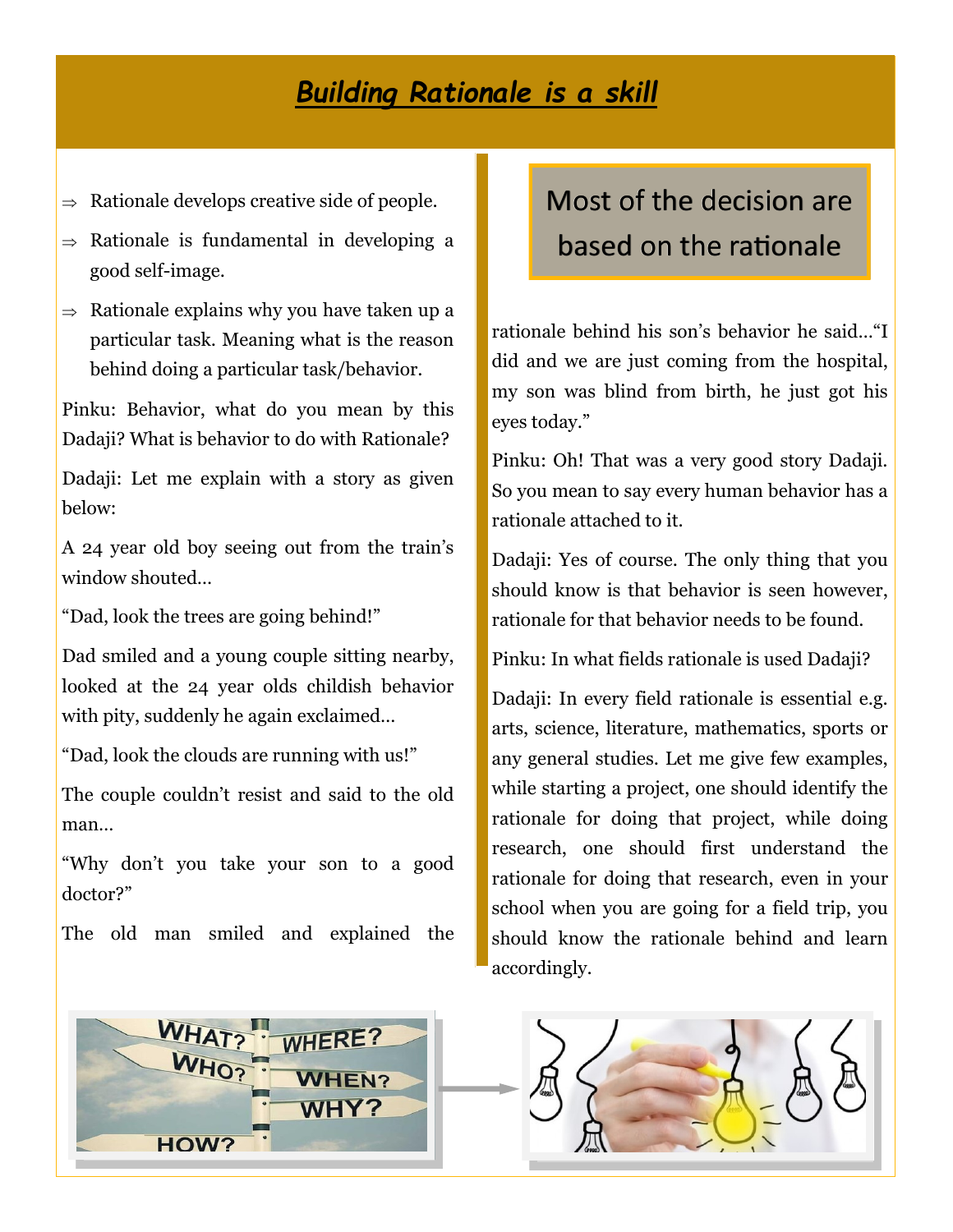#### *Rationale helps improve intelligence*

Pinku: Hmm… got it. What kind of rationale one usually should note before taking up any task?

Dadaji: Well! Each field of work will have its own method of writing. In general this is how you note a rationale:

- $\Rightarrow$  A citation of why and what is the intended purpose
- $\Rightarrow$  A brief summary of the work and its significance
- $\Rightarrow$  The purposes of using the work and how it will be beneficial
- $\Rightarrow$  Potential problems with the work and how these can be handled
- $\Rightarrow$  Alternative works or what we in general call plan b.

Do you know Pinku, even a teacher should have written rationale for teaching.

Pinku: What! What do you mean Dadaji?

Dadaji: Teachers must also write rationales before they start teaching. Writing rationales will help improve teachers approach and methodology of teaching.

# The reason is justified only if you are rationale

Pinku: But how Dadaji?

Dadaji: While writing rationales, teachers will understand the following:

- $\Rightarrow$  What will be the questions that students may ask?
- $\Rightarrow$  What should be my approach to teach this subject, whether normal classroom mode is sufficient or groups need to be created for a class or illustrating the concept with live examples or showing them props for better understanding etc…
- $\Rightarrow$  How should I summarize this subject?
- $\Rightarrow$  What should be the methods of assessment?

And the list goes on and on Pinku…It's a step wise technique used by teachers.

Pinku: Hmm… Are there different forms of rationales?



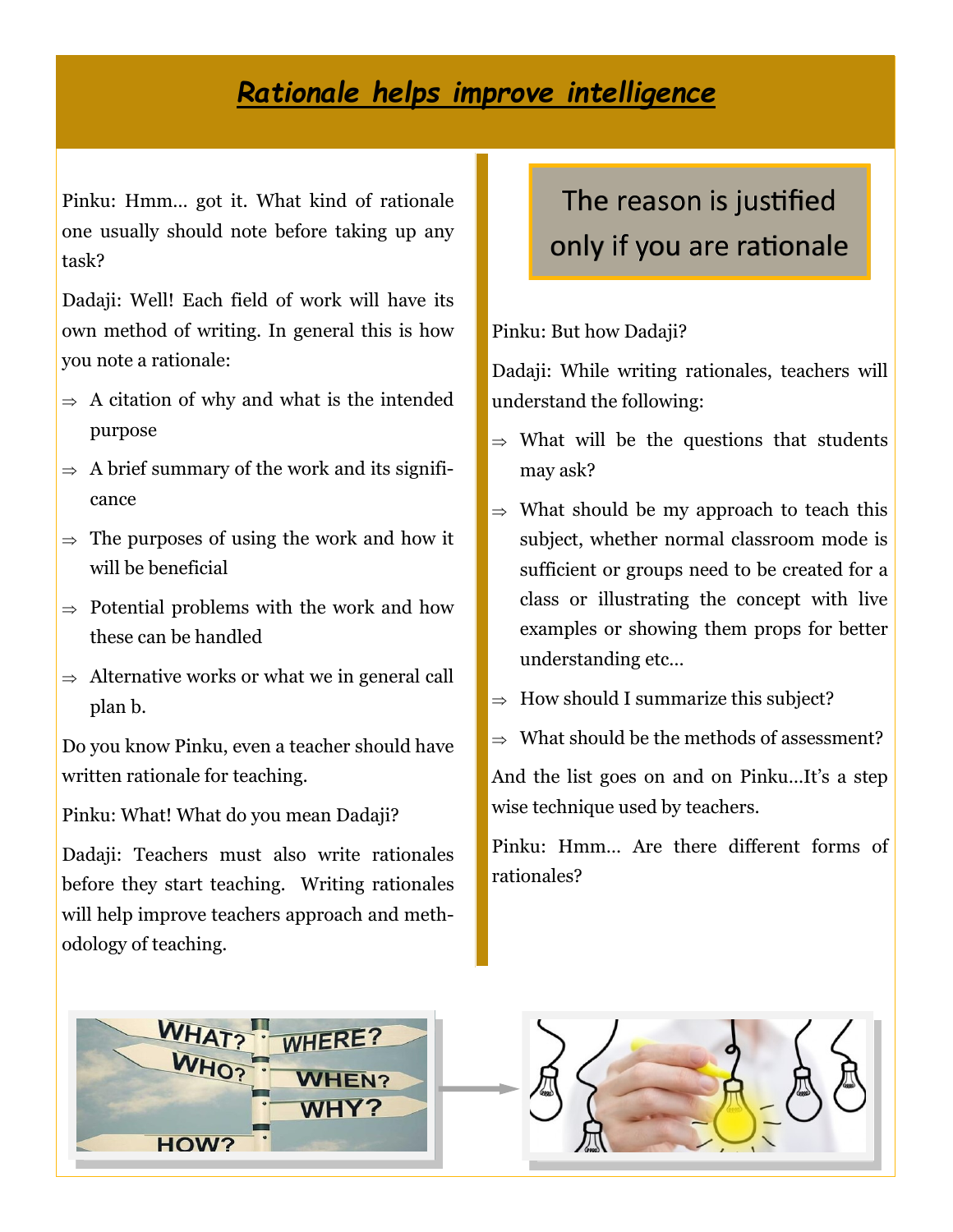#### *Rationale helps improve intelligence*

Dadaji: Well! There are two types of rationales verbal i.e. explaining the rationale verbally and nonverbal meaning rationale which is in written format. Some people use a combination of verbal and nonverbal rationales to put their points.

Pinku: How do you develop your rationales?

Dadaji: While there are several ways to develop rationale I recommend a few:

Take a deep breath and think again: It is not always necessary that your first thought is always rationale. Wait a minute, take a deep breath and think again whether your rationale is precise.

Thinking without biases: When biases come into picture, usually your rationale thinking is rusted. Hence, avoid having any bias.

Avoid negative emotion: Negative emotion usually gets you to wrong direction. Hence, always try to have a positive attitude towards thinking.

Habituate Rationale thinking: Whatever you do try and find a rationale for doing it. The rationale thinking automatically gets

# The rationale for any change is situation

embedded in your brain.

Pinku: In Nonverbal rationale, how many words should you usually write?

Dadaji: A fewer than 200 words maximum 300 words should make a rationale. The rationale should shed light on the thought process behind the task.

Pinku: Are you trying to explain me Dadaji that being rationale means being perfect in everything I do?

Dadaji: Well rationality does not mean being a perfectionist. It does not require you to spend enormous amounts of time evaluating every idea. It does not require you to learn everything there is to know, to become an expert at every topic. Rationality means acting according to reason. It means accepting only that which you have reason to believe. It means using logic to weed out any contradictions. It means to self-judge any decision.

Pinku: If I am not rationale what will happen?

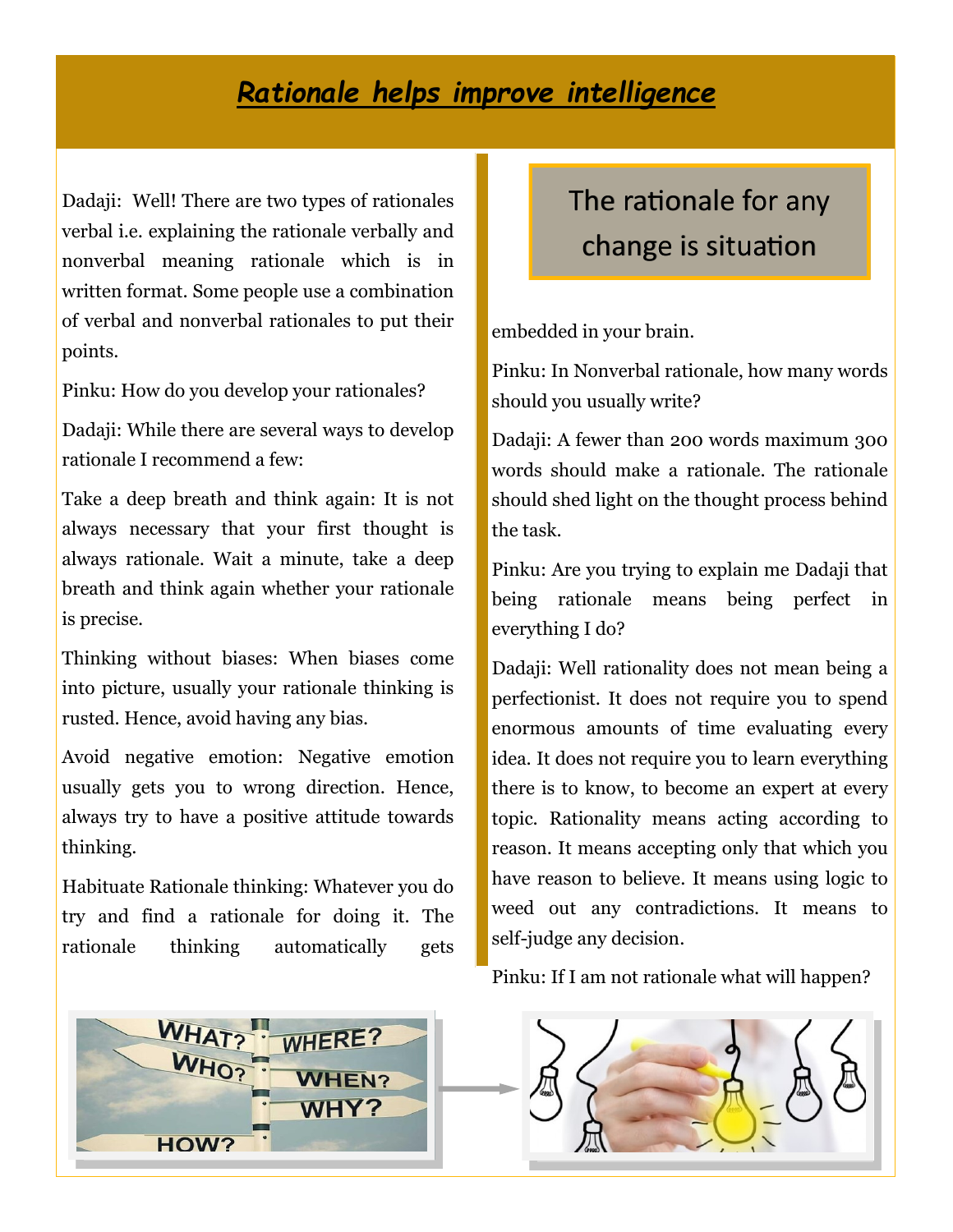#### *Without a Rationale there is no discussion*

Dadaji: I will give a nice example Pinku for your question. Can you do farming?

Pinku: Well! I have never done that but I think I can do it.

Dadaji: Without Rationale… Do you think it is possible? A farmer knows what seed to sow in what type of soil at what time, he knows when to plant, how to nurture and when to harvest it. Each of the steps a farmer does has a rationale behind it which he learns through his own and others experience. Anybody and everyone cannot instantly become a farmer Pinku. Farming is a collection of rationales and implementing the strategies on time. Rationale allows longrange planning and thinking and ability to conceptualize long-term cause and effect chains. Rationale is a tool for survival, but like all tools, it must be properly used. The mind can manipulate knowledge, but the right knowledge comes with having a rationale mind.

Pinku: Makes sense Dadaji I did not think that far. Let me know what the role of rationale is during discussions?

Dadaji: Discussion without rationale is like tea

# Rationale Explains In Detail

without sugar. A discussion without rationale leads to chaos with each of the participant falling prey for his/her own belief and associated ego's.

Pinku: How do you arrive at a rationale Dadaji?

Dadaji: Rationale is usually arrived by asking questions. Type I questions are descriptive in nature typically start with 'What', 'When', 'Where', 'Whom' or 'How' and Type II question called explanatory (sometimes termed evaluative) rationale questions on the other hand usually start with 'Why'. Let me take an example:

I want to open a book store.

What purpose you want to open the book store?

Rationale: To sell knowledgeable books.

To whom will you sell the books to?

Rationale: To kids

When do you want to open the book store?